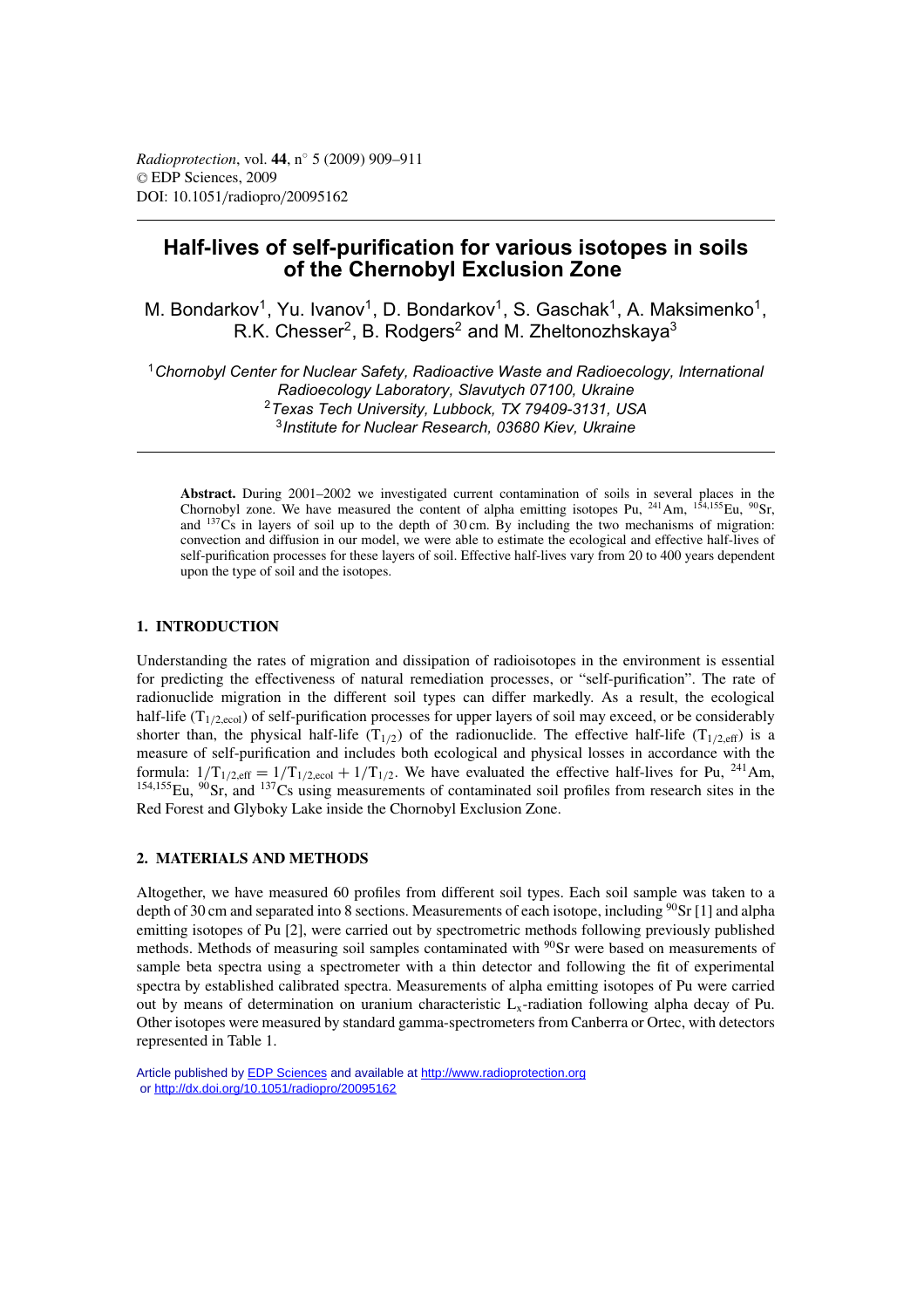**Table 1.** Detectors used in survey process.

| Detector                                  | Si(Li) |      | Ge    |      | $\rm Ge^*$ |      | $\mathrm{Ge}^{**}$ |                   |
|-------------------------------------------|--------|------|-------|------|------------|------|--------------------|-------------------|
| Efficiency, %                             |        |      |       |      | 40         |      | $1 \text{ cm}^3$   |                   |
|                                           | Е      | ΛE   | E     | ΔE   | Е          | ΔΕ   | Е                  | ΛE                |
| Energy (E)/resolution ( $\Delta E$ ), KeV | 6.4    |      | 59.5  | 0.45 | 59.5       | 0.82 | 6.4                | $\overline{0.18}$ |
|                                           | 13.8   | 0.19 | 198.0 | 0.69 | 208.0      | 0.99 | 130                | 0.22              |
|                                           | 59.5   | 0.40 | 307   | 0.82 | 661.6      |      | 59.5               | $0.\overline{36}$ |

<sup>∗</sup>With suppression of Compton background.

∗∗Small volume detector, volume is used as characterization.

Experimental bathymetrical distributions of activities were fit using a model including two mechanisms of migration: convection and diffusion [3]. The distribution is described in the following equation:

$$
\frac{\partial C(x,t)}{\partial t} = \frac{\partial}{\partial x} \left[ D(x,t) \cdot \frac{\partial C(x,t)}{\partial t} \right] - V(x,t) \cdot \frac{\partial C(x,t)}{\partial t} - \lambda \cdot C(x,t) + F(x,t) \tag{1}
$$

where:

 $C(x,t)$  – average of all of the phases of each radionuclide concentration in the soil;

 $D(x,t)$  – diffusion coefficient;

 $V(x,t)$  – linear velocity of radionuclide movement dependent upon soil moisture;

 $F(x,t)$  – function taking into account other processes influencing migration.

The solution of the preceding equation was used to fit our experimental results. The ratio of these two mechanisms and their parameters varied in accordance to soil type and parameter values yielding fits of theoretical and empirical results. In turn, the resultant effective half-lives of radionuclides varied as a consequence of the best fit soil parameters.

#### **3. RESULTS AND CONCLUSIONS**

We used the convective-diffusion model parameters to evaluate the vertical transfer of radionuclides in soil. The differing contribution of radionuclide diffusion and convective transfer to total migration is shown in different landscapes and geochemical conditions.

Based on the data received concerning convectional and diffusion transfer, we have calculated values for the  $90$ Sr,  $137$ Cs,  $154$ Eu,  $241$ Am and Pu isotope ecological self-purification half-lives in the 5 cm root layer (See Table 2).

In general, it could be concluded that the migratory mobility of trans uranium nuclides and Eu isotopes is close, though some increase in Eu and Am isotope mobility as compared to Pu isotopes is observed within certain areas due to convective transfer.

The experimentally-based assessment, along with those previously published, indicate that the migratory mobility of radiologically important radionuclides released in fuel traces resulting from the ChNPP fallout is significantly lower in soils of the nearest fallout zone as compared to soils distant from the release point within the territory. The contamination in areas distant from the release point is characterized predominantly by condensation component in the fallout, and the fuel component is represented by considerably smaller fuel particulates.

The possibility of making predictive assessments of redistribution of radionuclides in the soil body is of practical importance. Being able to predict radionuclide content in the root layer of soil resulting from both natural and cultivated plant associations enables assessment of their mobility variation in migration chains within the components of these systems. Additionally, more accurate long-term values of exposure dose rate variation in radiation produced in the environment by gamma emitting radionuclides may be generated.